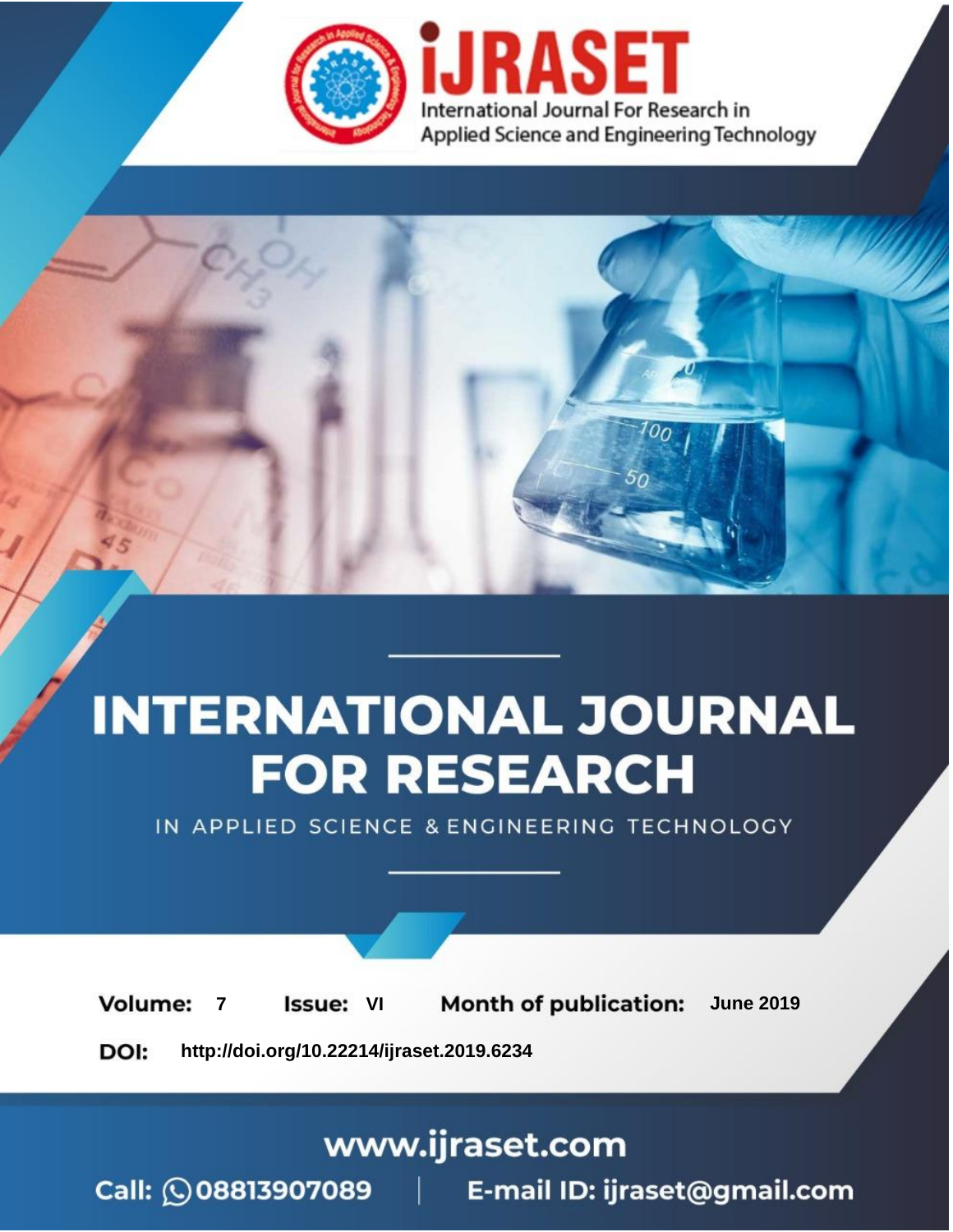

International Journal for Research in Applied Science & Engineering Technology (IJRASET**)**  *ISSN: 2321-9653; IC Value: 45.98; SJ Impact Factor: 7.177 Volume 7 Issue VI, June 2019- Available at www.ijraset.com*

## **Survey on Big Data Mining Algorithms**

Anushree Raj<sup>1</sup>, Rio D'Souza<sup>2</sup>

*1, 2Department of M.Sc. Big Data Analytics, Department of Computer Science & Engineering*

*Abstract: Technology revolution has been facilitating millions of people by generating tremendous data, resulting in big data. It has been a distinct knowledge that massive amount of data have been generated continuously at extraordinary and ever increasing scales. Big Data is a new term used to identify the datasets that due to their large size and complexity. Big Data are now rapidly expanding in all science and engineering domains, including physical, biological and biomedical sciences. Big Data mining is the capability of extracting useful information from these large datasets or streams of data, that due to its volume, variability, and velocity, it was not possible before to do it. The Big Data challenge is becoming one of the most exciting opportunities for the next years. This survey paper includes the information about what is big data, big data sources, Data mining, Big data mining and the challenges.*

*Keywords: Big data, data mining, Big data mining algorithms.*

#### **I. INTRODUCTION**

Data mining refers to the steps of searching, analyzing and extracting the valuable desired data from a data warehouses to exploit problem-solving and decision-making.

This is known as Knowledge Data Discovery (KDD) [1]. Big data mining is referred to the collective data mining or extraction techniques that are performed on large datasets or volume of data or the big data. Big data mining is primarily done to extract and retrieve desired information or pattern from humongous quantity of data. Big data mining techniques and processes are also used within big data analytics and business intelligence to deliver summarized targeted and relevant information, patterns and relationships between data, systems, processes and more.

#### **II. BIG DATA**

Big-data is nothing but a data available at autonomous and heterogeneous sources in extreme large amount which gets updated within a fraction of second.

There exist several definitions for big data based on the characteristics of the data. The well-known definition based on the 3Vs underlines volume, velocity, and variety as the main characteristics of big data.

Volume: Databases include huge amounts of data. Velocity: Data is flowing to the databases in real time: real time streams of data flowing from diverse resources, either from sensors or from internet. Variety: Data is no longer of a single type. Databases include data from a vast range of systems and sensors in different formats and data types.

This may include unstructured text, logs, and videos. O'Reilly [2] defines big data as the data that exceeds the processing capacity of conventional database systems. Further explains that the data is very big, moves very fast, or doesn't fit into traditional database architectures. Big data is voluminous and has large-volume of data coming from heterogeneous, independent sources with dispersed and decentralized control, and attempts to find and explore complex and evolving relationships among them [3].

#### **III. DATA MINING**

The explosive growth of available data volume is a result of the computerization of our society and the fast development of powerful data collection and storage tools. Data mining turns a large collection of data into knowledge. Data mining can be viewed as a result of the natural evolution of information technology.

Data mining can also be termed as "knowledge mining from data," but, knowledge mining may not reflect the emphasis on mining from large amounts of data [4].

The knowledge discovery process is an iterative sequence of the following steps:

- *1)* Data cleaning to remove noise and inconsistent data.
- *2)* Data integration where multiple data sources may be combined.
- *3)* Data selection where data relevant to the analysis task are retrieved from the database.
- *4)* Data transformation where data are transformed and consolidated into forms appropriate for mining by performing summary or aggregation operations.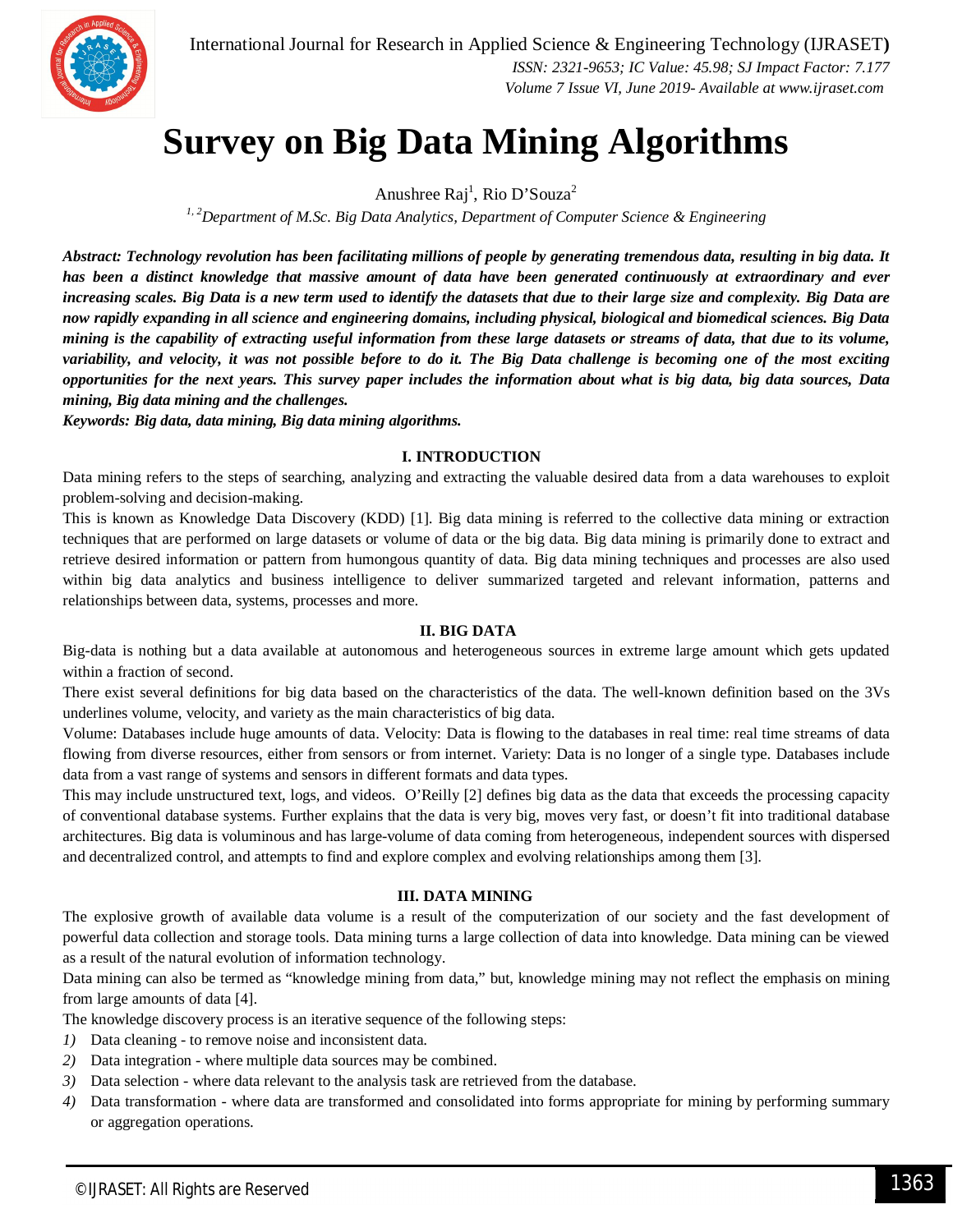

International Journal for Research in Applied Science & Engineering Technology (IJRASET**)**

 *ISSN: 2321-9653; IC Value: 45.98; SJ Impact Factor: 7.177*

 *Volume 7 Issue VI, June 2019- Available at www.ijraset.com*

- *5)* Data mining an essential process where intelligent methods are applied to extract data patterns.
- *6)* Pattern evaluation to identify the truly interesting patterns representing knowledge based on interestingness measures.
- *7)* Knowledge presentation where visualization and knowledge representation techniques are used to present mined knowledge to users.

Data mining is the process of discovering interesting patterns and knowledge from large amounts of data [5]. The data sources can include databases, data warehouses, the Web, other information repositories, or data that are streamed into the system dynamically.

#### **IV. BIG DATA SOURCES**

The major sources of big data are from the following [6]:

- *A.* Archives are mainly maintained by organizations, to show the function of a particular person or organization functions. Accumulation of archives sometimes does not fit into the traditional storage systems and need systems with high processing capabilities. This voluminous archive contributes to big data.
- *B.* Media Users generate images, videos, audios, live streams, podcasts and so on contributes for big data.
- *C.* Business applications Huge volumes of data are generated from business applications as part of project management, marketing automation, productivity, customer relation management (CRM), enterprise resource planning (ERP) content management systems, procurement, human resource (HR), storage, talent management, Google Docs, intranets, portals and so on. These data contributes to big data
- *D.* Public web Many organizations under government sector, weather, competitive, traffic regulatory compliance, health care services, economic, census, public finance, stock, open source intelligence (OSINT), the world bank, electronic data gathering analysis and retrieval (Edgar), Wikipedia and so on uses web services for communication. These data contributes to big data
- *E.* Social Media Nowadays users rely on social media sites such as twitter, linkedln, facebook, tumblr, blog, slideshare, youtube, google+, instagram, flickr, pinterest, vimeo, wordpress and so on for the creation and exchange of user generated contents. These social networking sites contribute to big data.
- *F.* Data Storage Data storage in SQL, NoSQL, Hadoop, doc repository, file systems and so on also contributes to big data.
- *G.* Sensor Data Accumulation of large quantitative datasets from distributed sensors are now becoming widely available online from medical devices, smart electric meters, car sensors, road cameras, satellites, traffic recording devices, processors found within vehicles, video games, cable boxes or household appliances, assembly lines.

#### **V. BIG DATA MINING**

Big data mining is the capability of extracting useful information from these large datasets or streams of data, which was not possible before due to data's volume, variability, and velocity [7]. Big data is a massive volume of both structured and unstructured data that is so large that it is difficult to process using traditional database and software techniques. Big data technologies have great impacts on scientific discoveries and value creation [8, 9, 10]. Structured (numerical) and unstructured (textual) are two main types of data forms in big data.

#### **VI. BIG DATA MINING ALGORITHMS**

#### *A. Decision Tree Induction Classification Algorithms*

In the initial stage different Decision Tree Learning was used to analyze the big data. In decision tree induction algorithms, tree structure has been widely used to represent classification models. Most of these algorithms follow a greedy top down recursive partition strategy for the growth of the tree. Decision tree classifiers break a complex decision into collection of simpler decision. Hall. et al. [11] proposed learning rules for a large set of training data. The work proposed by Hall et al generated a single decision system from a large and independent subset of data. An efficient decision tree algorithm based on rainforest frame work was developed for classifying large data set [12].

#### *B. Evolutionary Based Classification Algorithms*

Evolutionary algorithms use domain independent technique to explore large spaces finding consistently good optimization solutions. There are different types of evolutionary algorithms such as genetic algorithms, genetic programming, evolution strategies, evolutionary programming and so on. Among these, genetic algorithms were mostly used for mining classification rules in large data sets [13]. Patil et al. [14] proposed a hybrid technique combining both genetic algorithm and decision tree to generate an optimized decision tree thus improving the efficiency and performance of computation. An effective feature and instance selection for supervised classification based on genetic algorithm was developed for high dimensional data [15].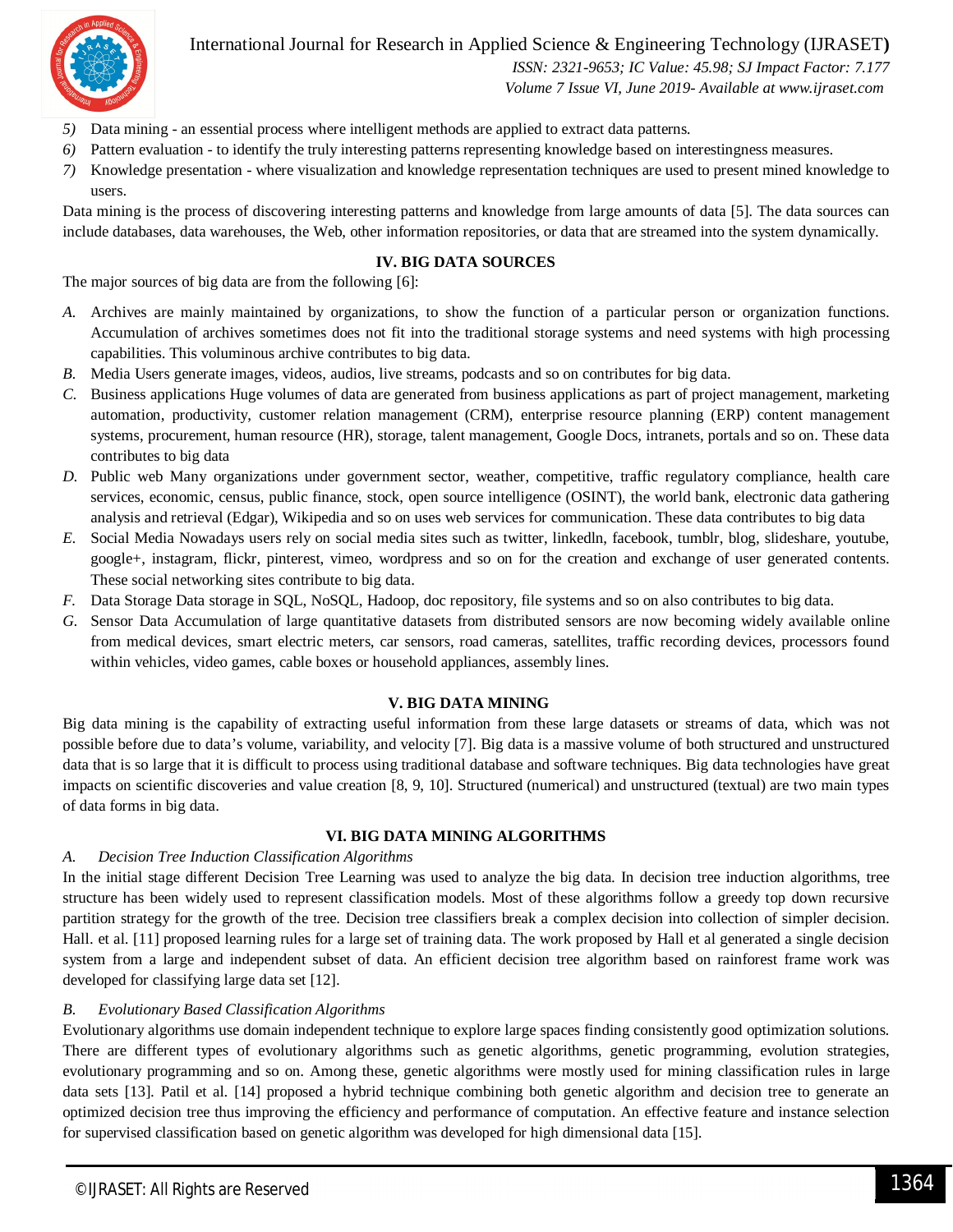

International Journal for Research in Applied Science & Engineering Technology (IJRASET**)**  *ISSN: 2321-9653; IC Value: 45.98; SJ Impact Factor: 7.177*

 *Volume 7 Issue VI, June 2019- Available at www.ijraset.com*

#### *C. Partitioning Based Clustering Algorithms*

In partitioning based algorithms, the large data sets are divided into a number of partitions, where each partition represents a cluster. K-means is one such partitioning based method to divide large data sets into number of clusters. Fuzzy- CMeans is a partition based clustering algorithm based on Kmeans to divide big data into several clusters[16]

#### *D. Hierarchical Based Clustering Algorithms*

In hierarchical based algorithms large data are organized in a hierarchical manner based on the medium of proximity. The initial or root cluster gradually divides into several clusters. It follows a top down or bottom up strategy to represent the clusters. Birch algorithm is one such algorithm based on hierarchical clustering [17]. To handle streaming data in real time, a novel algorithm for extracting semantic content were defined in Hierarchical clustering for concept mining [18].This algorithm was designed to be implemented in hardware, to handle data at very high rates. After that the techniques of self-organizing feature map (SOM) networks and learning vector quantization (LVQ) networks were discussed in Hierarchical Artificial Neural Networks for Recognizing High Similar Large Data Sets [19]. SOM consumes input in an unsupervised manner whereas LVQ in supervised manner. It subdivides large data sets into smaller ones thus improving the overall computation time needed to process the large data set.

#### *E. Density Based Clustering Algorithms*

In density based algorithms clusters are formed based on the data objects regions of density, connectivity and boundary. A cluster grows in any direction based on the density growth. DENCLUE is one such algorithm based on density based clustering [20].

#### *F. Grid Based Clustering Algorithms*

In grid base algorithms space of data objects are divided into number of grids for fast processing. OptiGrid algorithm is one such algorithm based on optimal grid partitioning [21].

#### *G.* Model Based Clustering Algorithms

In model based clustering algorithms clustering is mainly performed by probability distribution. Expectation Maximization is one such model based algorithm to estimate the maximum likelihood parameters of statistical models [22].

#### **VII. CHALLENGES**

- *A.* Evaluating the interestingness of mined patterns big data mining or simply mining allows the discovery of knowledge which is potentially useful and unknown. If the knowledge extracted is new, useful or interesting, it is very subjective and mainly depends upon the application and the user who uses the data. It is firm that data mining can create, or discover, a large number of patterns or rules. Identifying and measuring the interestingness of patterns and rules discovered, or to be discovered is a must for the evaluation of knowledge discovery process. Assessing how interesting a mined pattern is still an important research issue [23]
- *B.* Building a global unifying theory of big data mining Many techniques are designed for performing classification or clustering individually, but there is no theoretical framework that unifies different tasks such as classification, clustering and association rules and so on. Therefore building a global unifying theory for mining big data is an active research area [24].
- *C.* Scaling up to meet the growing needs of large data sets In order to meet the growing demands of data, we need to scale up both in terms of capacity and performance measures effortlessly. Big data needs more capacity, scalability, and efficient processing capabilities without increasing the resource demands. In traditional systems, storage architectures were designed in such a way to scale up with the growing needs of data. But it really affects the performance capacity of the storage systems. So organizations dealing with big data should design an optimal storage architecture which offers the features such as scalability, high performance, high efficiency, operational simplicity, interoperability and so on to manage growth.
- *D.* Building efficient big data mining platform to handle big data and its characteristics, an efficient Big data Processing and computing framework is needed. Traditional data mining algorithms only needed all the data to be loaded into the main memory and perform the operation of data mining. In medium scale data processing, parallel computing is used with limited number of processors. As big data applications are characterized by autonomous sources and decentralized controls, consolidating distributed data sources to a centralized node for mining is systematically discouraging due to the potential transmission cost and privacy issues. So building an efficient platform to mine big data is essential.
- *E.* Building efficient mining algorithms/models for big data with the exponential growth of data, traditional data mining algorithms have been unable to meet large data processing needs. In order to deal with big data, an efficient model that deals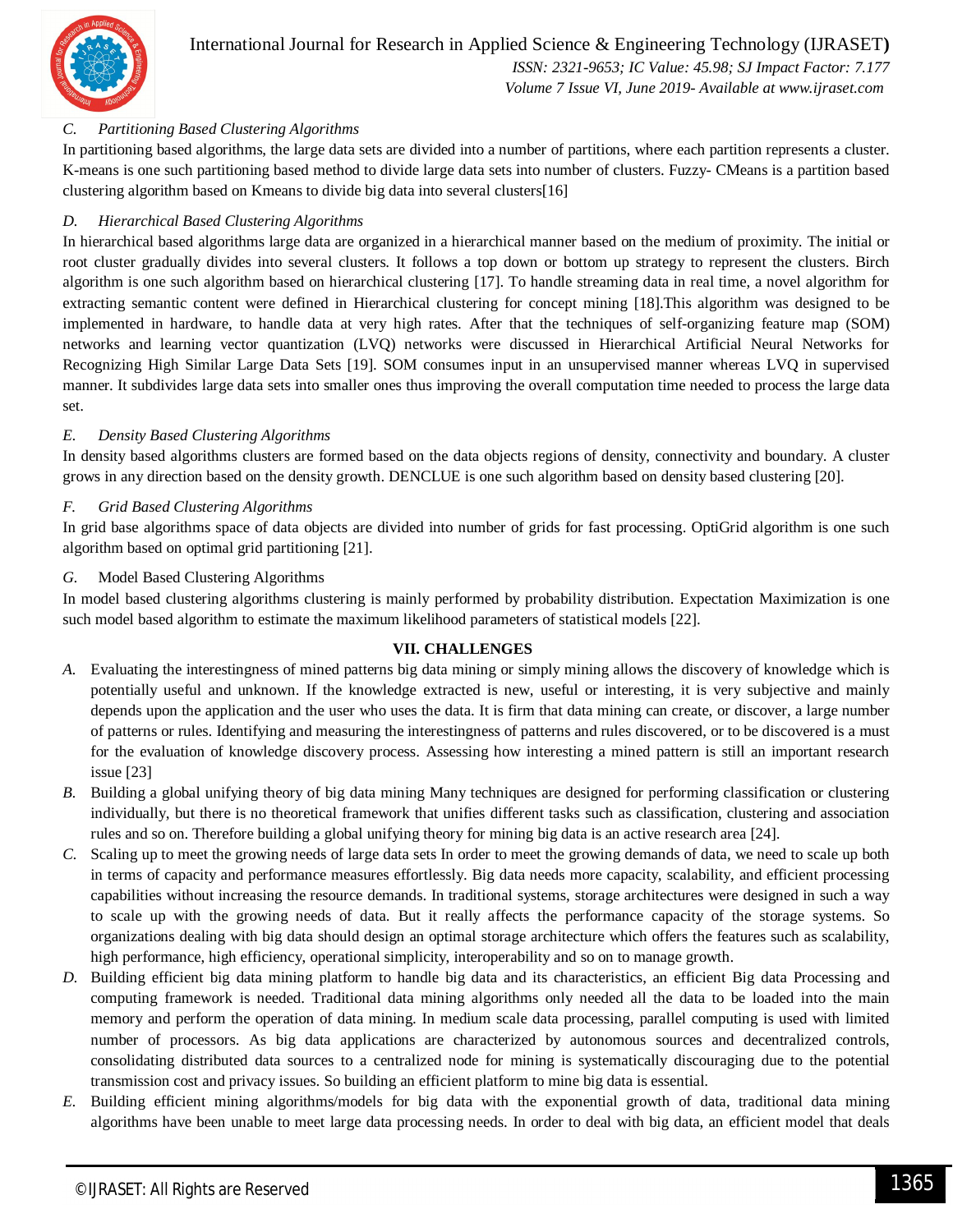

### International Journal for Research in Applied Science & Engineering Technology (IJRASET**)**

 *ISSN: 2321-9653; IC Value: 45.98; SJ Impact Factor: 7.177 Volume 7 Issue VI, June 2019- Available at www.ijraset.com*

with cost effective computation of huge, heterogeneous, sparse, incomplete, complex data are needed. The main drawbacks of big data mining algorithms are lack of user-friendly interaction support, quality and performance. Data mining algorithms usually needs scanning of entire data for obtaining perfect statistics and they may require intensive computing. Therefore it is essential to improve the efficiency and performance of data mining algorithms to handle big data.

- *F.* Maintaining security, trust and data integrity. Security is a major concern with big data. In order to ensure security, organizations need to establish policies, which are self-configurable. Another major issue in the field is trust of data sources which are not well – known and not at all verifiable. Data Integrity should be maintained by adopting the best practices in the industry [25].
- *G.* Data privacy issues Data privacy has been always a serious issue right from the beginning of Data mining applications. The concern has become extremely vigorous with big data mining that often needs personal information in order to give relevant and accurate outputs [26]. Also, the massive volume of big data such as in social media sites that contains tremendous amount of highly interconnected personal information can be easily mined out and when all pieces of the information about a person are mined out and put together, any privacy about that individual rapidly disappears

#### **VIII. CONCLUSION**

It is known that big data mining is an emerging trend in all science and engineering domains and also a promising research area. In spite of the limited work done on big data mining so far, it is believed that much work is required to overcome its challenges related to the above mentioned issues. From the perspective of data mining problem, this paper gives a brief introduction to the big data, big data sources and big data mining algorithms and challenges.

#### **REFERENCES**

- [1] Saed Sayad, Data Mining Map, An Introduction to Data Mining, http://www.saedsayad.com/ (2012). (Last seen 05–April–2015)
- [2] O'Reilly Radar, What is bigdata? http://radar.oreilly.com/2012/01/what-is-big-data.html. January 11,2012
- [3] Xindong Wu , Gong-Quing Wu and Wei Ding " Data Mining with Big data ", IEEE Transactions on Knoweledge and Data Engineering Vol 26 No1 Jan 2014
- [4] D. W.-L. Cheung, V. Ng, A. W.-C. Fu, and Y. Fu. Encient mining of association rules in distributed databases. Transactions on Knowledge and Data Engineering, 8(6):911–922, Dec. 1996.
- [5] C. Clifton and D. Marks. Security and privacy implications of data mining. In A CM SIGMOD Workshop on Research Issues on Data Mining and Knowledge Discovery, pages 15-19, May 1996
- [6] U. Fayyad Big Data Analytics: Applications and Opportunities in On-line Predictive Modeling. http:// big-datamining.org/keynotes/#fayyad 2012
- [7] W. Fan, A. Bifet, "Mining Big Data: Current Status, and Forecast to the Future," ACM SIGKDD Explorations, Vol. 14, No. 2, pp. 1-5, December 2012.
- [8] Demchenko, P. Grosso, C. D. Laat, P. Membrey, "Addressing Big Data Issues in Scientific Data Infrastructure," 2013 International Conference on Collaboration Technologies and Systems (CTS), 20-24 May 2013, San Diego, CA, USA, pp. 48-55, 2013.
- [9] D.E. O'Leary, "'Big Data', the 'Internet of Things' and the 'Internet of Signs'," Intelligent Systems in Accounting, Finance and Management, Vol. 20, pp. 53- 65, 2013.
- [10] H.V. Jagadish, A. Labrinidis, Y. Papakonstantinou, et al., "Big Data and Its Technical Challenges," Communications of the ACM, Vol. 57, No. 7, pp. 86- 94, 2014.
- [11] Lawrence 0. Hall, Nitesh Chawla , Kevin W. Bowyer, "Decision Tree Learning on Very Large Data Sets", IEEE, Oct 1998
- [12] Thangaparvathi, B., Anandhavalli, D An improved algorithm of decision tree for classifying large data set based on rainforest framework, Communication Control and Computing Technologies (ICCCCT), 2010 IEEE International Conference on Oct. 2010 Page(s):800 – 805
- [13] D. L. A Araujo., H. S. Lopes, A. A. Freitas, "A parallel genetic algorithm for rule discovery in large databases" , Proc. IEEE Systems, Man and Cybernetics Conference, Volume 3, Tokyo, 940-945, 1999.
- [14] Mr. D. V. Patil, Prof. Dr. R. S. Bichkar,"A Hybrid Evolutionary Approach To Construct Optimal Decision Trees with Large Data Sets", IEEE, 2006
- [15] Ros, F., Harba, R. ; Pintore, M. Fast dual selection using genetic algorithms for large data sets, ,Intelligent Systems Design and Applications (ISDA), 12th International Conference on Date of Conference:27-29 Nov. 2012 Page(s):815 – 820, 2012.
- [16] J. C. Bezdek, R. Ehrlich, and W. Full. Fcm: The fuzzy c-means clustering algorithm. Computers & Geosciences, 10(2):191–203,1984.
- [17] T. Zhang, R. Ramakrishnan, and M. Livny. Birch: an efficient data clustering method for very large databases. ACM SIGMOD Record, volume 25, pp. 103– 114, 1996
- [18] Moshe Looks, Andrew Levine, G. Adam Covington, Ronald P. Loui, John W. Lockwood, Young H. Cho, 2007,"Streaming Hierarchical Clustering for Concept Mining", IEEE, 2007
- [19] Yen-ling Lu, chin-shyurng fahn, 2007, "Hierarchical Artificial Neural Networks For Recognizing High Similar Large Data Sets. ", Proceedings of the Sixth International Conference on Machine Learning and Cybernetics, August 2007
- [20] A. Hinneburg and D. A. Keim. An efficient approach to clustering in large multimedia databases with noise. Proc. of the ACM SIGKDD Conference on Knowledge Discovery ad Data Mining (KDD), pp. 58–65, 1998.
- [21] A. Hinneburg, D. A. Keim, et al. Optimal grid-clustering: Towards breaking the curse of dimensionality in high-dimensional clustering. Proc. Very Large Data Bases (VLDB), pp. 506–517, 1999.
- [22] A. P. Dempster, N. M. Laird, and D. B. Rubin. Maximum likelihood from incomplete data via the em algorithm. Journal of the Royal Statistical Society. Series B (Methodological), pp. 1–38,1977.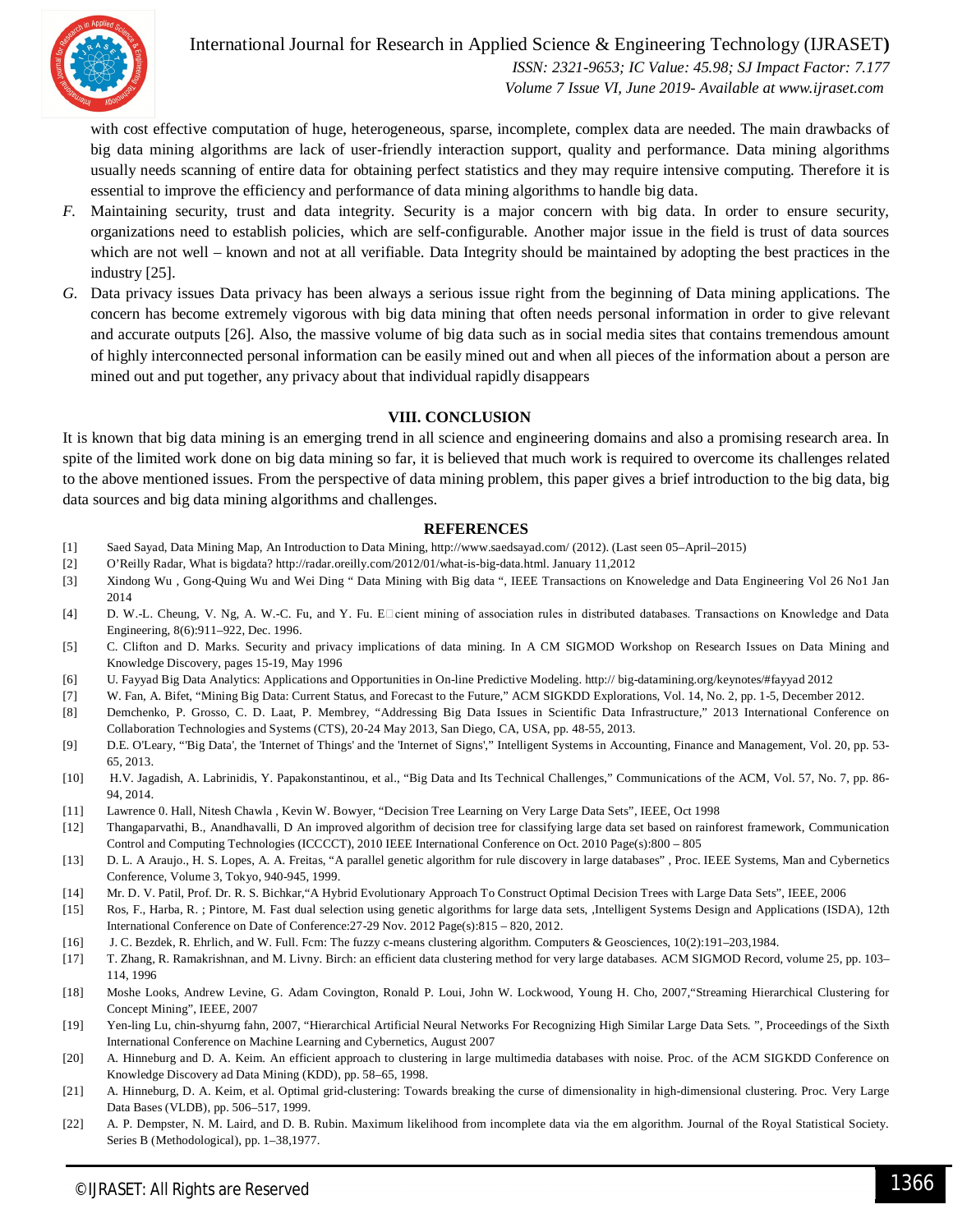#### International Journal for Research in Applied Science & Engineering Technology (IJRASET**)**



 *ISSN: 2321-9653; IC Value: 45.98; SJ Impact Factor: 7.177*

 *Volume 7 Issue VI, June 2019- Available at www.ijraset.com*

- [23] Vashishtha, J. GJUST, Kumar, D. ; Ratnoo, S., Revisiting Interestingness Measures for Knowledge Discovery in Databases, Advanced Computing & Communication Technologies (ACCT), 2012 Second International Conference on Jan. 2012 Page(s):72 – 78
- [24] QIANG YANG, XINDONG WU, 10 CHALLENGING PROBLEMS IN DATA MINING RESEARCH, International Journal of Information Technology & Decision Making,Vol. 5, No. 4 (2006) 597–604, World Scientific Publishing Company.
- [25] A. Rubin and D. Greer. A survey of the world wide web security. IEEE Computer, 31(9):34-41, Sept. 1998.
- [26] Office of the Information and Privacy Com- missioner, Ontario. Data Mining: Stak- ing a Claim on Your Privacy, January 1998. Available from http ://.ww. ip¢. on. ca/ web.site, eng/mat t ors/sum\_pap/papers/ dat amine, him.